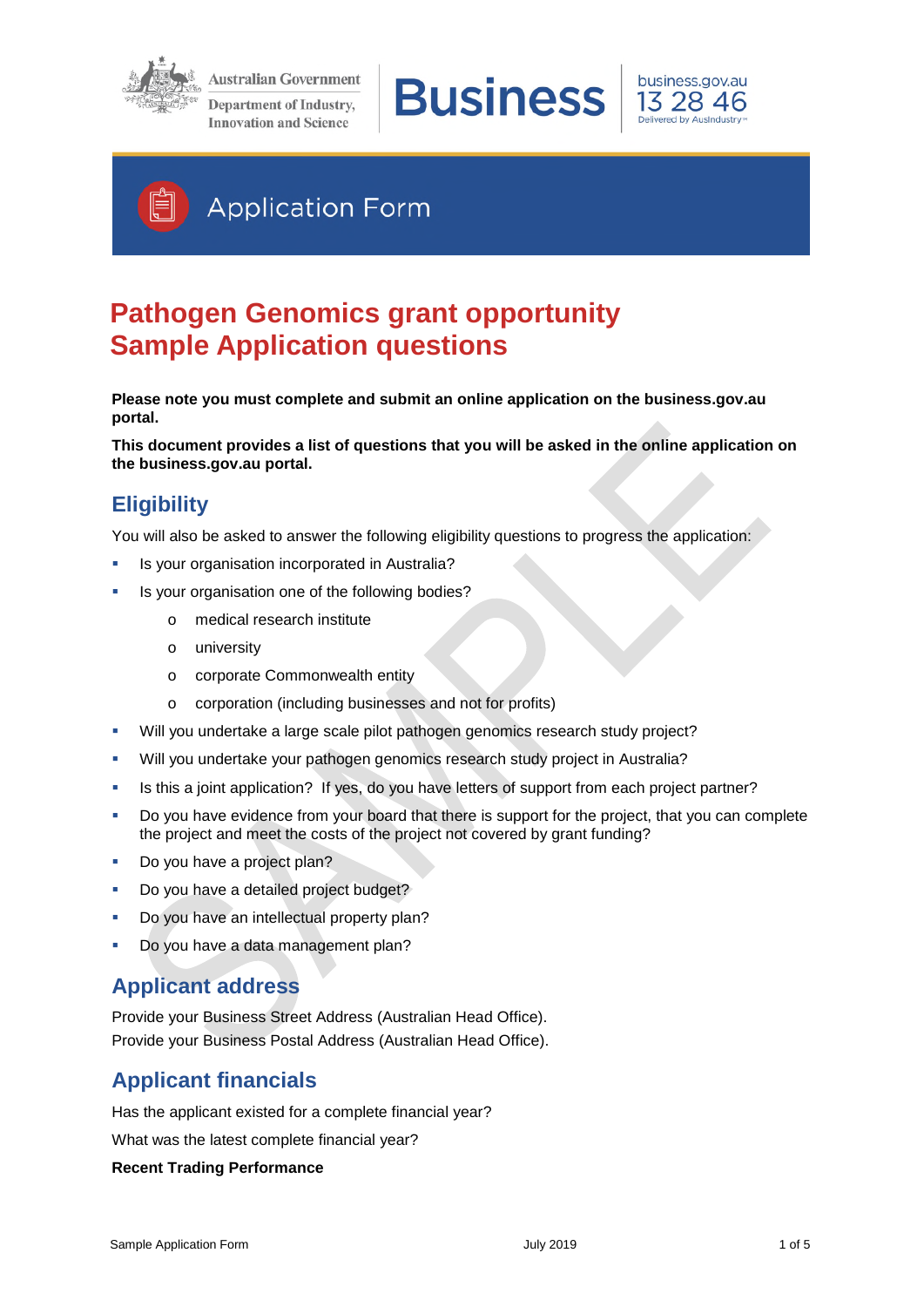- **Sales Revenue (Turnover)**
- Export Revenue
- **R&D Expenditure**
- **Taxable Income**
- Number of employees (headcount)
- Number of independent contractors (headcount)

## **Project Information**

### **Project title and description**

Project title Provide a brief project description for publication.

#### **Detailed project description and key activities**

Provide a detailed description of your project including the project scope and key activities.

#### **Project outcomes**

Provide a summary of the expected project outcomes.

### **Project duration**

Estimated project start date

Estimated project end date

*Your project must be completed before 30 June 2023.* 

#### **Project milestones**

Milestone title, description, estimated start date, estimated end date.

*Your project must have at least one milestone.*

### **Project location**

Project site/s address

## **Project budget**

Provide a summary of your eligible project expenditure over the life of the project.

*Amounts must be GST exclusive. We only provide grant funding based on eligible expenditure. Refer to the grant opportunity guidelines for guidance on eligible expenditure.* 

### **Projec budget summary**

Eligible project expenditure:

- Labour
- **Contract**
- **Travel**
- Other

You must confirm:

Total Commonwealth funding sought.

### **Source of funding**

*Show how you will fund the balance of the eligible costs, and any ineligible project costs.*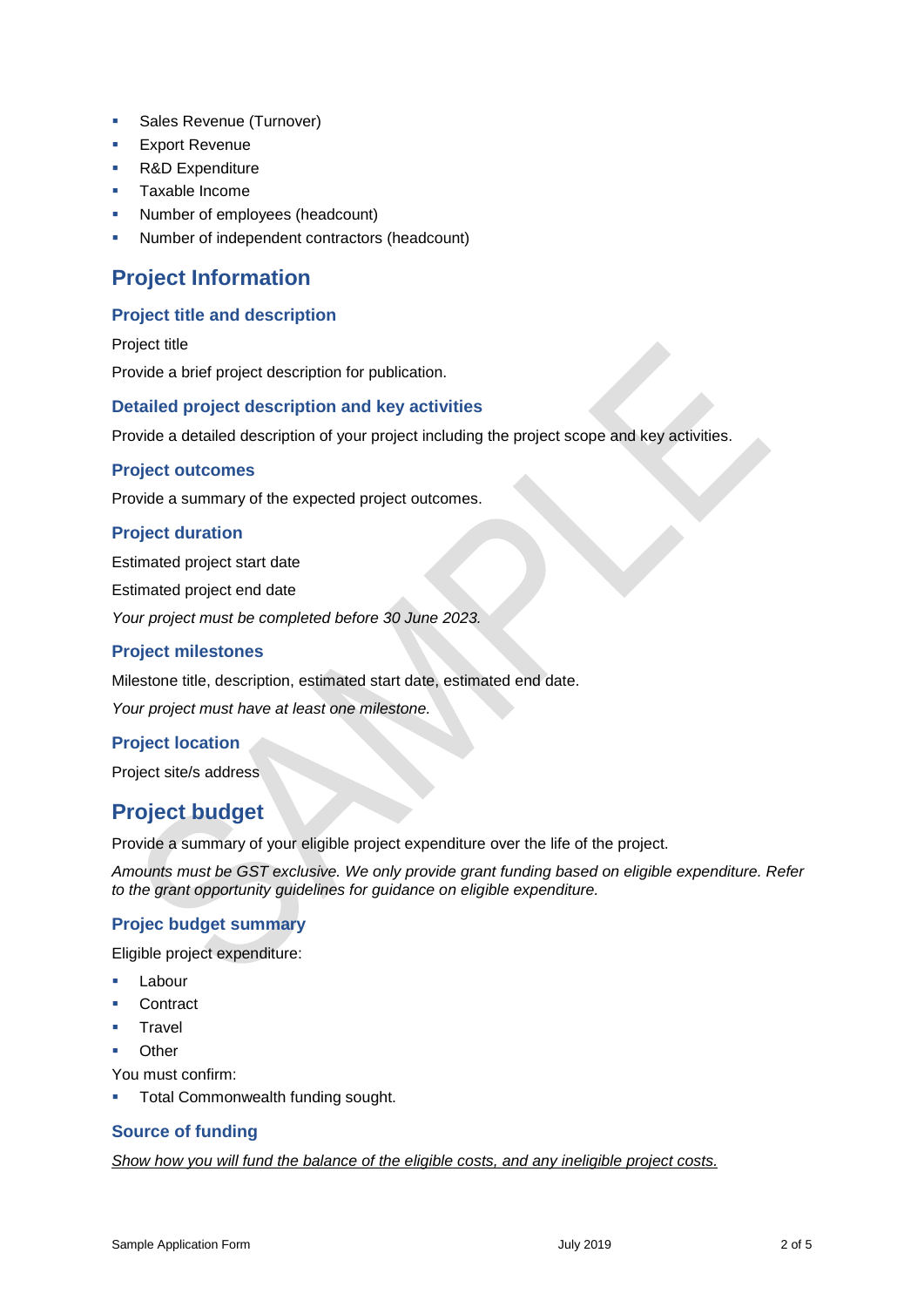- **•** Your contribution
- Total non-government funding
- Other government funding

## **Merit Criteria**

To be competitive you will need to score highly against each merit criterion.

The amount of detail and supporting evidence you provide should be commensurate with the project size, complexity and grant amount requested. You should define, quantify and provide evidence to support your answers.

Your application will be assessed against the indicators listed beneath each merit criterion.

### **Merit Criterion 1 – Scientific quality and feasibility**

Score out of 30 and limited to 5000 characters (including spaces and paragraph returns).

You should demonstrate this by identifying

- the focus of your project and its alignment to the grant opportunity objective
- a sound and feasible research project design
- any pre-existing body of evidence that supports the application of the proposed intervention in the clinical and/or public health investigation environment, including robust safety and effectiveness indicators
- how your project will foster high quality research and innovation
- how your project will leverage existing Australian and international research, expertise and intellectual property.

#### **Merit Criterion 2 - Significance of the expected outcomes**

Score out of 40 and limited to 5000 characters (including spaces and paragraph returns).

You should demonstrate this by identifying:

- the potential impact of your project's outcome, particularly on human health, and the novel aspects of your research
- comprehensive evidence of validation of research questions by end-users in the health system including clinicians, patient groups, industry and other consumers (validation of research questions can take the form of agreement or assent to the questions, or more material support such as in-kind or financial support from other parties)
- the translation and commercialisation opportunities for your research outcomes including new practice, treatments, products, processes or services.

### **Merit Criterion 3 - Your capacity, capability and resources to deliver the project**

Score out of 20 and limited to 5000 characters (including spaces and paragraph returns).

You should demonstrate this by identifying:

- team quality and capability relevant to the application relative to opportunity, taking into account career disruptions where applicable
- the extent your project uses a multi-disciplinary team and why this is important for the success of your project
- your access, or future access to, any infrastructure, capital equipment, technology and intellectual property required for the project
- a sound project plan including a risk management plan to monitor and treat the project and risks.

#### **Merit Criterion 4 - Impact of grant funding**

Score out of 10 and limited to 5000 characters (including spaces and paragraph returns).

You should demonstrate this by identifying:

the total investment the grant will leverage including cash and in-kind contributions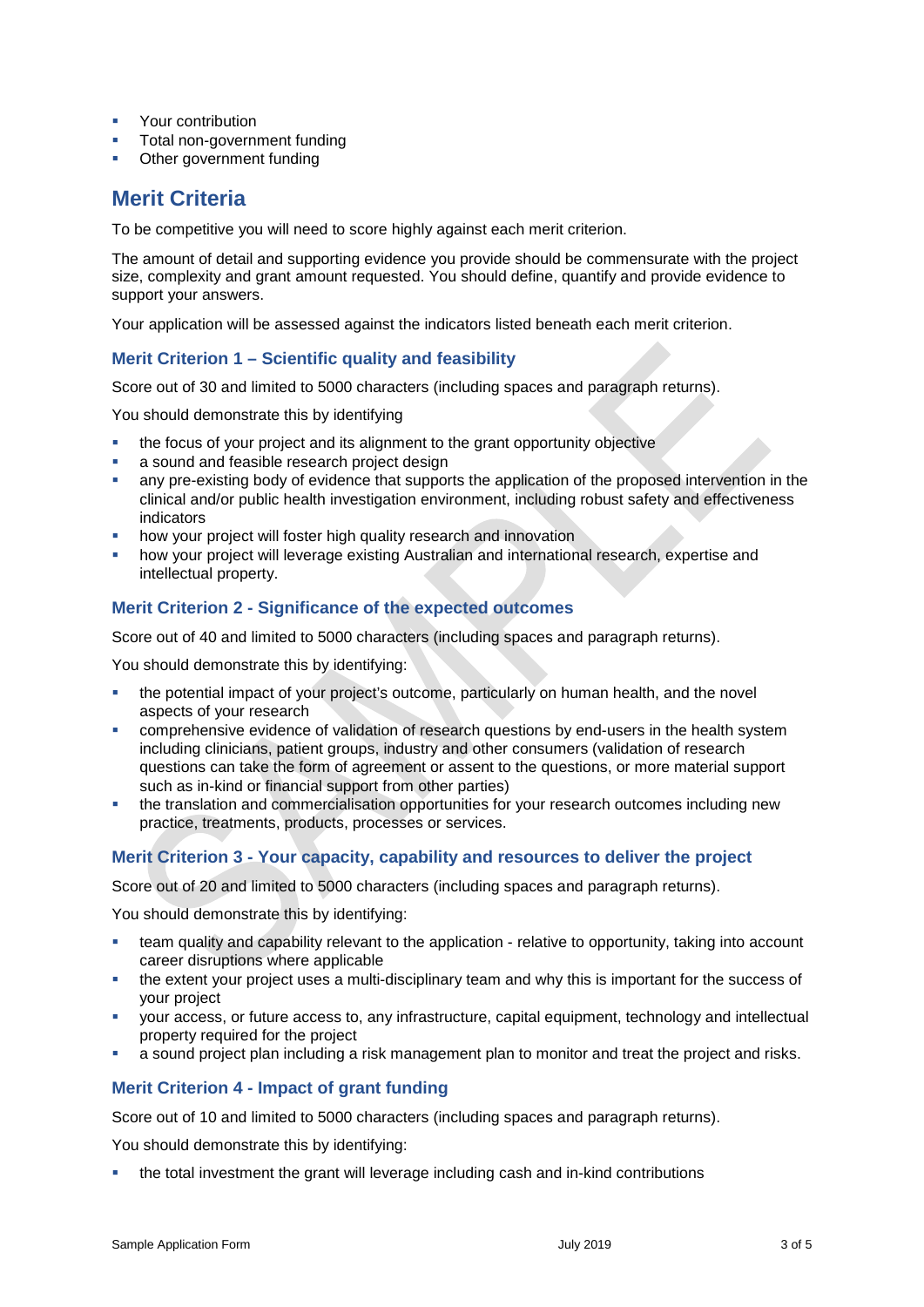- your ability to fund your share of project costs not covered by the grant
- your project budget.

## **Collaborators**

Is this a joint application?

If yes, for each project partner, you will need to provide/answer the following

- Primary contact details: Title, Given Name, Family Name, Position Title, Email Address, Phone Number, Mobile Number, Address,
- Ddescribe the type(s) of contributions the project partner will provide to the project. Examples include cash, in-kind
- Letter of support

## **Application Finalisation**

### **Conflict of Interest**

Do you have any perceived or existing conflicts of interest to declare?

#### **Program feedback**

How did you hear about the program?

#### **Additional information**

Required supporting documentation. You should only attach documents that we have requested or you have referred to in your application.

- Trust documents (where applicable)the Board, CEO or equivalent
- Evidence of support from the Board, CEO or equivalent
- **Project plan, including risk management plan (maximum 10 pages)**
- Detailed project budget
- Intellectual property plan
- **Data management plan**

#### **Indigenous organisations**

Is your organisation Indigenous owned? Is your organisation Indigenous controlled?

## **Primary Contact Information**

Primary application contact: Title, Given Name, Family Name, Position Title, Email Address, Phone Number, Mobile Number, Primary Address

## **Applicant Declaration**

Privacy and confidentiality provisions

I acknowledge that this is an Australian Government program and that the department will use the information I provide in accordance with the following:

- Australian Government Public Data Policy Statement,
- Commonwealth Grants Rules and Guidelines,
- Program or Grant Opportunity Guidelines, and
- applicable Australian laws.

Accordingly, I understand that the Department may share my personal information provided in this application within this Department and other government agencies: